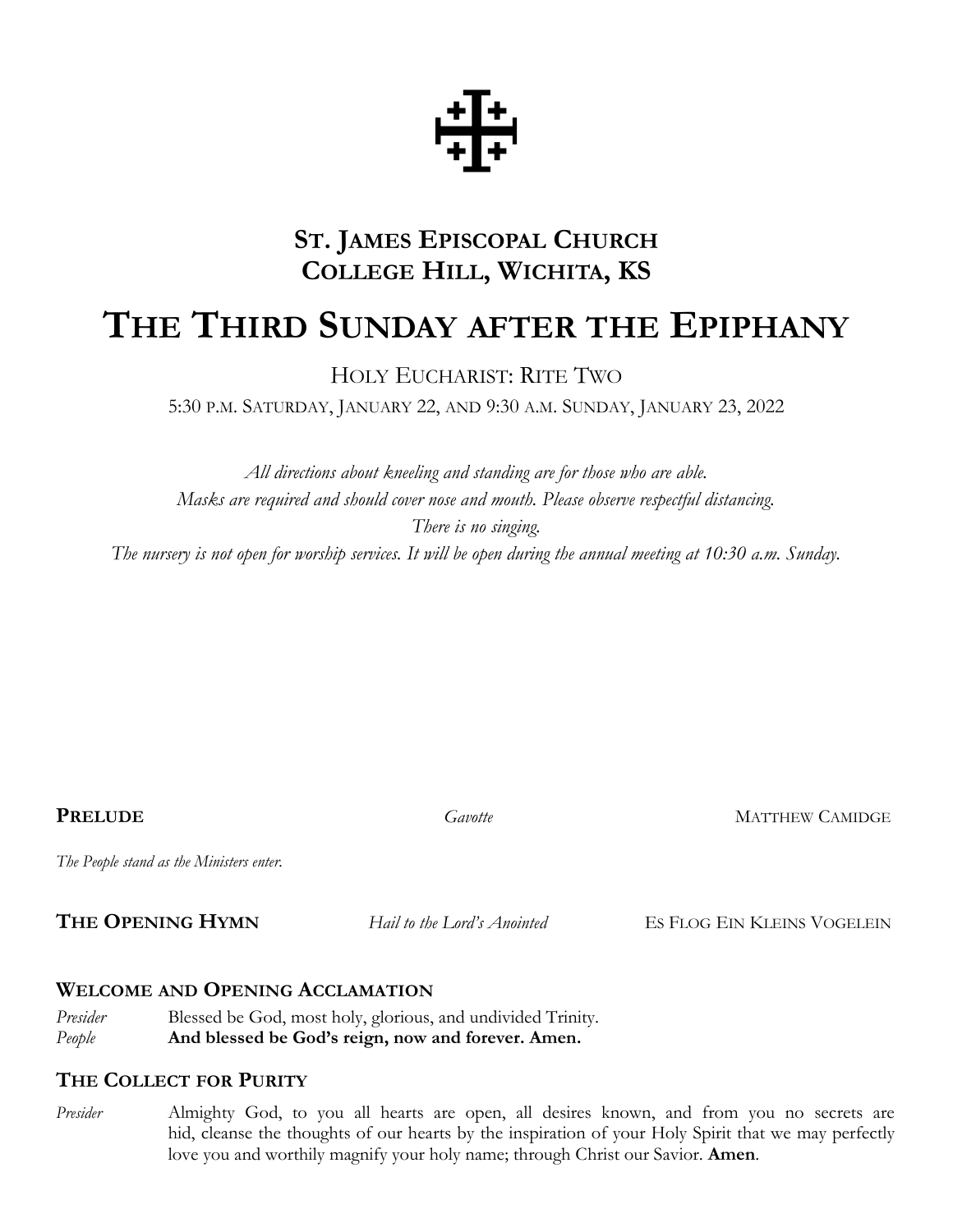#### **Quiet Before Worship**

As you enter, you will likely notice an atmosphere of serenity and reverence. Most Episcopalians try not to talk to one another in church before a service. Instead we use this time for personal meditation and devotions.

#### **THE GLORIA** *Spoken*

**Glory to God in the highest, and peace to God's people on earth. Lord God, heavenly King, almighty God and Father, we worship you, we give you thanks, we praise you for your glory. Lord Jesus Christ, only Son of the Father, Lord God, Lamb of God, you take away the sin of the world; have mercy on us; you are seated at the right hand of the Father; receive our prayer. For you alone are the Holy One, you alone are the Lord, you alone are the Most High, Jesus Christ, with the Holy Spirit, in the glory of God the Father. Amen.**

#### **THE COLLECT OF THE DAY**

| Presider | God be with you.   |  |  |
|----------|--------------------|--|--|
| People   | And also with you. |  |  |
| Presider | Let us pray.       |  |  |

Give us grace, O Lord, to answer readily the call of our Savior Jesus Christ and proclaim to all people the Good News of his salvation, that we and the whole world may perceive the glory of his marvelous works; who lives and reigns with you and the Holy Spirit, one God, for ever and ever. *Amen*.

## **THE WORD OF GOD**

**THE FIRST LESSON NEHEMIAH 8:1-3, 5-6, 8-10**

Reader A reading from the Book of the Nehemiah.

All the people of Israel gathered together into the square before the Water Gate. They told the scribe Ezra to bring the book of the law of Moses, which the Lord had given to Israel. Accordingly, the priest Ezra brought the law before the assembly, both men and women and all who could hear with understanding. This was on the first day of the seventh month. He read from it facing the square before the Water Gate from early morning until midday, in the presence of the men and the women and those who could understand; and the ears of all the people were attentive to the book of the law. And Ezra opened the book in the sight of all the people, for he was standing above all the people; and when he opened it, all the people stood up. Then Ezra blessed the Lord, the great God, and all the people answered,

"Amen, Amen," lifting up their hands. Then they bowed their heads and worshiped the Lord with their faces to the ground. So they read from the book, from the law of God, with interpretation. They gave the sense, so that the people understood the reading. And Nehemiah, who was the governor, and Ezra the priest and scribe, and the Levites who taught the people said to all the people, "This day is holy to the Lord your God; do not mourn or weep." For all the people wept when they heard the words of the law. Then he said to them, "Go your way, eat the fat and drink sweet wine and send portions of them to those for whom nothing is prepared, for this day is holy to our Lord; and do not be grieved, for the joy of the Lord is your strength."

#### **What We Believe**

We believe in One God who creates all things, redeems us from sin and death, and renews us as the Children of God. We believe the mission of the Church is restoration of all people to unity with God and each other in Christ.

*Reader* The Word of the Lord. *or* Hear what the Spirit is saying to God's people. *People* **Thanks be to God.**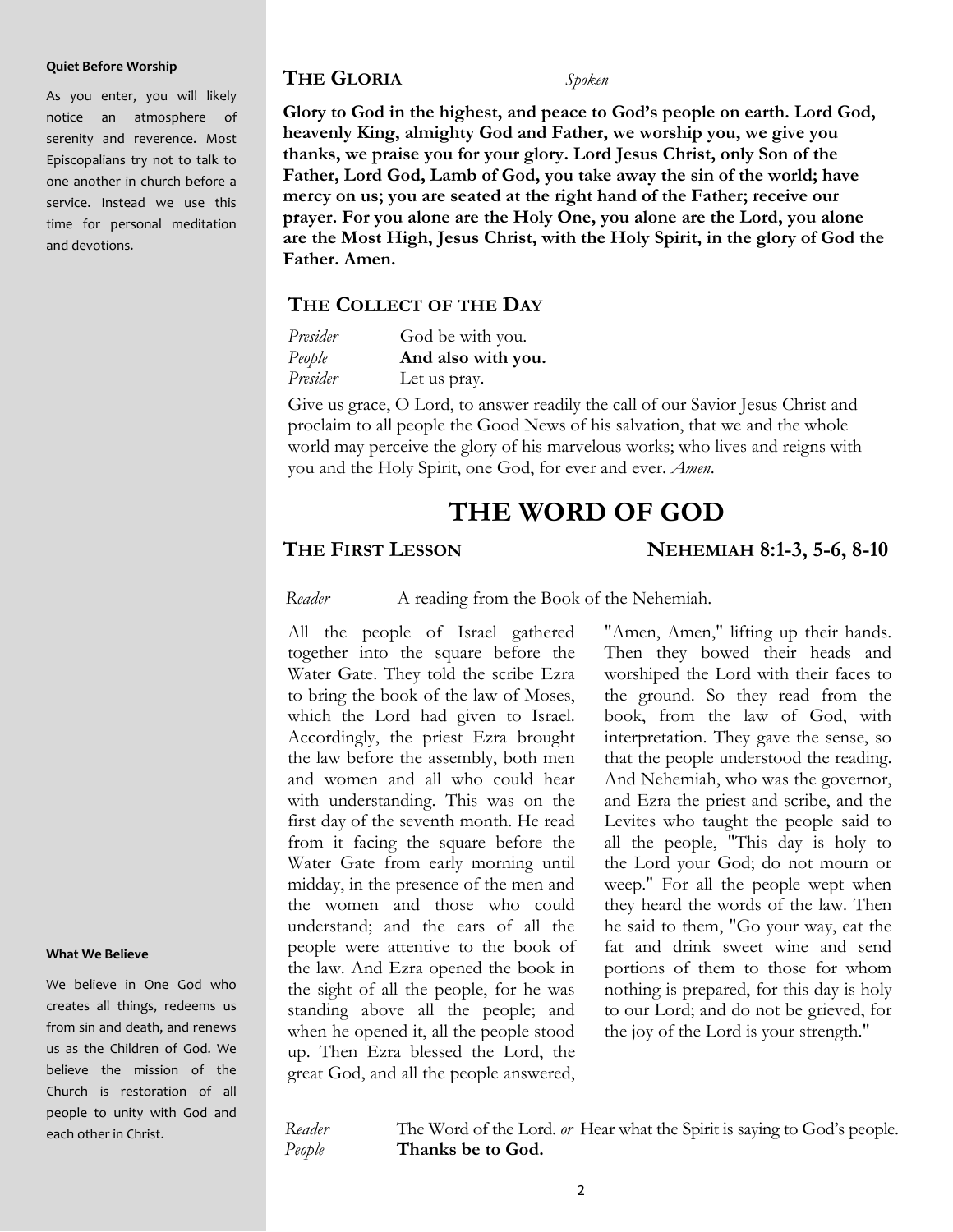## **THE RESPONSE PSALM 19**

*When spoken, the psalm may be said in unison, responsively by whole verse, or responsively by half verse.*

| $\mathbf{1}$ | The heavens declare the glory of God, *<br>and the firmament shows his handiwork.                                                                                    |
|--------------|----------------------------------------------------------------------------------------------------------------------------------------------------------------------|
| 2            | One day tells its tale to another, $*$<br>and one night imparts knowledge to another.                                                                                |
| 3            | Although they have no words or language, *<br>and their voices are not heard,                                                                                        |
| 4            | Their sound has gone out into all lands, *<br>and their message to the ends of the world.                                                                            |
| 5            | In the deep has he set a pavilion for the sun; $*$<br>it comes forth like a bridegroom out of his chamber;<br>it rejoices like a champion to run its course.         |
| 6            | It goes forth from the uttermost edge of the heavens<br>and runs about to the end of it again; *<br>nothing is hidden from its burning heat.                         |
| 7            | The law of the LORD is perfect<br>and revives the soul; *<br>the testimony of the LORD is sure<br>and gives wisdom to the innocent.                                  |
| 8            | The statutes of the LORD are just<br>and rejoice the heart; *<br>the commandment of the LORD is clear<br>and gives light to the eyes.                                |
| 9            | The fear of the LORD is clean<br>and endures for ever; *<br>the judgments of the LORD are true<br>and righteous altogether.                                          |
| 10           | More to be desired are they than gold,<br>more than much fine gold, *<br>sweeter far than honey,<br>than honey in the comb.                                          |
| 11           | By them also is your servant enlightened, $*$<br>and in keeping them there is great reward.                                                                          |
| 12           | Who can tell how often he offends? *<br>cleanse me from my secret faults.                                                                                            |
| 13           | Above all, keep your servant from presumptuous sins;<br>let them not get dominion over me; *<br>then shall I be whole and sound,<br>and innocent of a great offense. |
| 14           | Let the words of my mouth and the meditation of my<br>heart be acceptable in your sight, *<br>O LORD, my strength and my redeemer.                                   |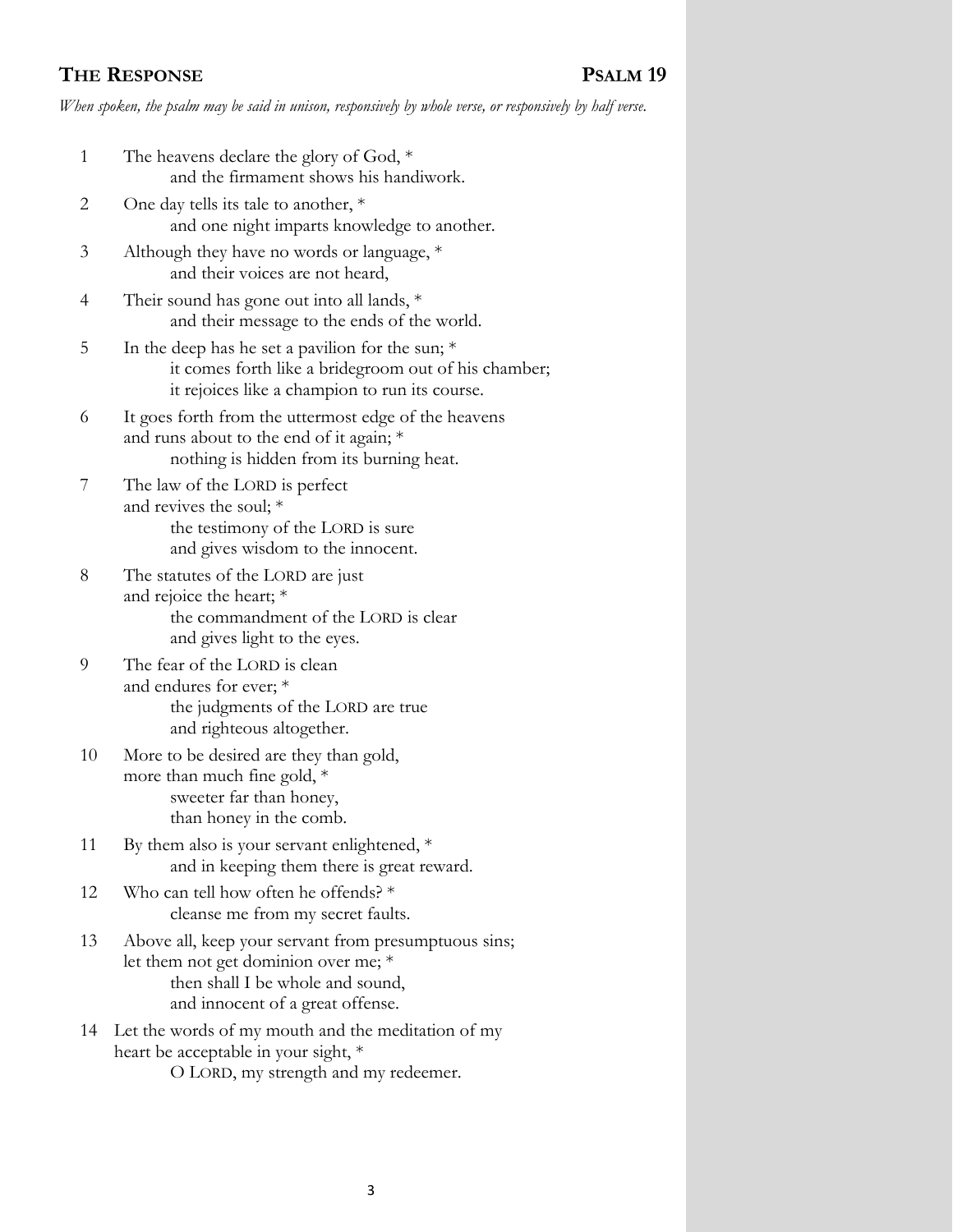.

*Reader* A reading from the first Letter of Saint Paul to the Corinthians.

Just as the body is one and has many members, and all the members of the body, though many, are one body, so it is with Christ. For in the one Spirit we were all baptized into one body--Jews or Greeks, slaves or free--and we were all made to drink of one Spirit. Indeed, the body does not consist of one member but of many. If the foot would say, "Because I am not a hand, I do not belong to the body," that would not make it any less a part of the body. And if the ear would say, "Because I am not an eye, I do not belong to the body," that would not make it any less a part of the body. If the whole body were an eye, where would the hearing be? If the whole body were hearing, where would the sense of smell be? But as it is, God arranged the members in the body, each one of them, as he chose. If all were a single member, where would the body be? As it is, there are many members, yet one body. The eye cannot say to the hand, "I have no need of you," nor again the head to the feet, "I have no need of you." On the contrary, the members of the body that

seem to be weaker are indispensable, and those members of the body that we think less honorable we clothe with greater honor, and our less respectable members are treated with greater respect; whereas our more respectable members do not need this. But God has so arranged the body, giving the greater honor to the inferior member, that there may be no dissension within the body, but the members may have the same care for one another. If one member suffers, all suffer together with it; if one member is honored, all rejoice together with it. Now you are the body of Christ and individually members of it. And God has appointed in the church first apostles, second prophets, third teachers; then deeds of power, then gifts of healing, forms of assistance, forms of leadership, various kinds of tongues. Are all apostles? Are all prophets? Are all teachers? Do all work miracles? Do all possess gifts of healing? Do all speak in tongues? Do all interpret? But strive for the greater gifts.

*Please stand.*

## **THE HOLY GOSPEL LUKE 4:14-21**

*To honor the teachings of Jesus, all turn to face the Gospel procession.*

*Deacon* The Holy Gospel of our Savior Jesus Christ according to Luke. *People* **Glory to you, Lord Christ.**

Jesus, filled with the power of the Spirit, returned to Galilee, and a report about him spread through all the surrounding country. He began to teach in their synagogues and was praised by everyone. When he came to Nazareth, where he had been brought up, he went

to the synagogue on the sabbath day, as was his custom. He stood up to read, and the scroll of the prophet Isaiah was given to him. He unrolled the scroll and found the place where it was written: "The Spirit of the Lord is upon me, because he has anointed me to bring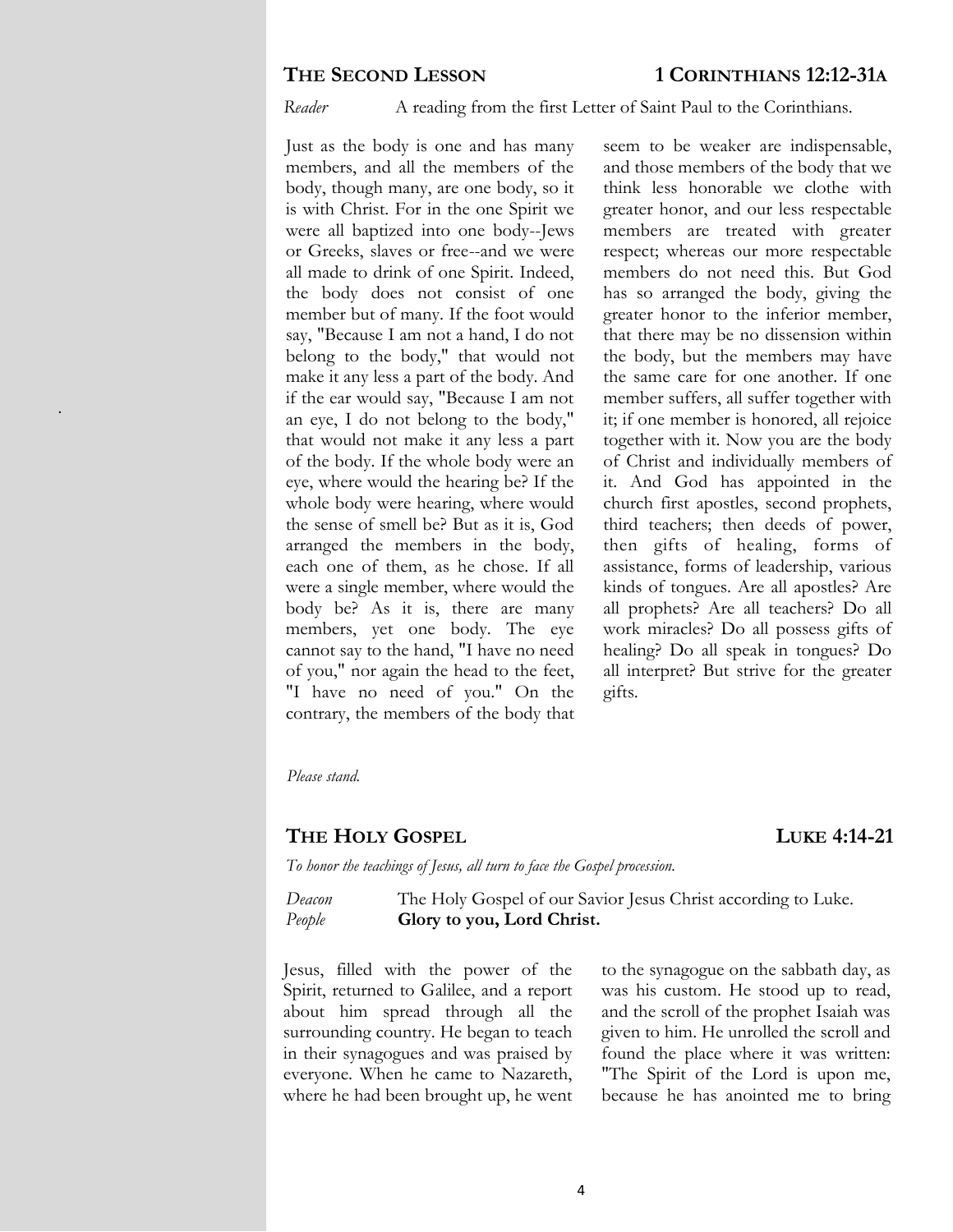good news to the poor. He has sent me to proclaim release to the captives and recovery of sight to the blind, to let the oppressed go free, to proclaim the year of the Lord's favor." And he rolled up the scroll, gave it back to the attendant,

and sat down. The eyes of all in the synagogue were fixed on him. Then he began to say to them, "Today this scripture has been fulfilled in your hearing."

#### *After the Gospel,*

| Deacon | The Gospel of our Savior.   |
|--------|-----------------------------|
| People | Praise to you, Lord Christ. |

*Please be seated, as indicated by the preacher.*

THE **SERMON** THE REV. DAWN M. FRANKFURT, RECTOR

*After a period of silent reflection, together we stand to say The Nicene Creed.*

## **THE NICENE CREED**

**We believe in one God, the Father, the Almighty, maker of heaven and earth, of all that is, seen and unseen. We believe in one Lord, Jesus Christ, the only Son of God, eternally begotten of the Father, God from God, Light from Light, true God from true God, begotten, not made, of one Being with the Father; through him all things were made. For us and for our salvation he came down from heaven, was incarnate of the Holy Spirit and the Virgin Mary and became truly human. For our sake he was crucified under Pontius Pilate; he suffered death and was buried. On the third day he rose again in accordance with the Scriptures; he ascended into heaven and is seated at the right hand of the Father. He will come again in glory to judge the living and the dead, and his kingdom will have no end. We believe in the Holy Spirit, the Lord, the giver of life, who proceeds from the Father, who with the Father and the Son is worshiped and glorified, who has spoken through the Prophets. We believe in one holy catholic and apostolic Church. We acknowledge one baptism for the forgiveness of sins. We look for the resurrection of the dead, and the life of the world to come. Amen.** 

#### **Prayer List and Pastoral Care**

If you or a loved one are ill or in need and you would like to be included in our parish prayers, please contact the church office at 683-5686 or email us at office@stjameswichita.org.

If you or a family member are in need of pastoral care, please call the church office. Security cautions and privacy concerns limit our ability to respond without direct information from you or your family.

Please do not trust social media to pass your news along, and don't leave it to the grapevine to deliver the word for you. This parish cares for you, desires to lift you in prayer, and will respond personally when appropriate and requested.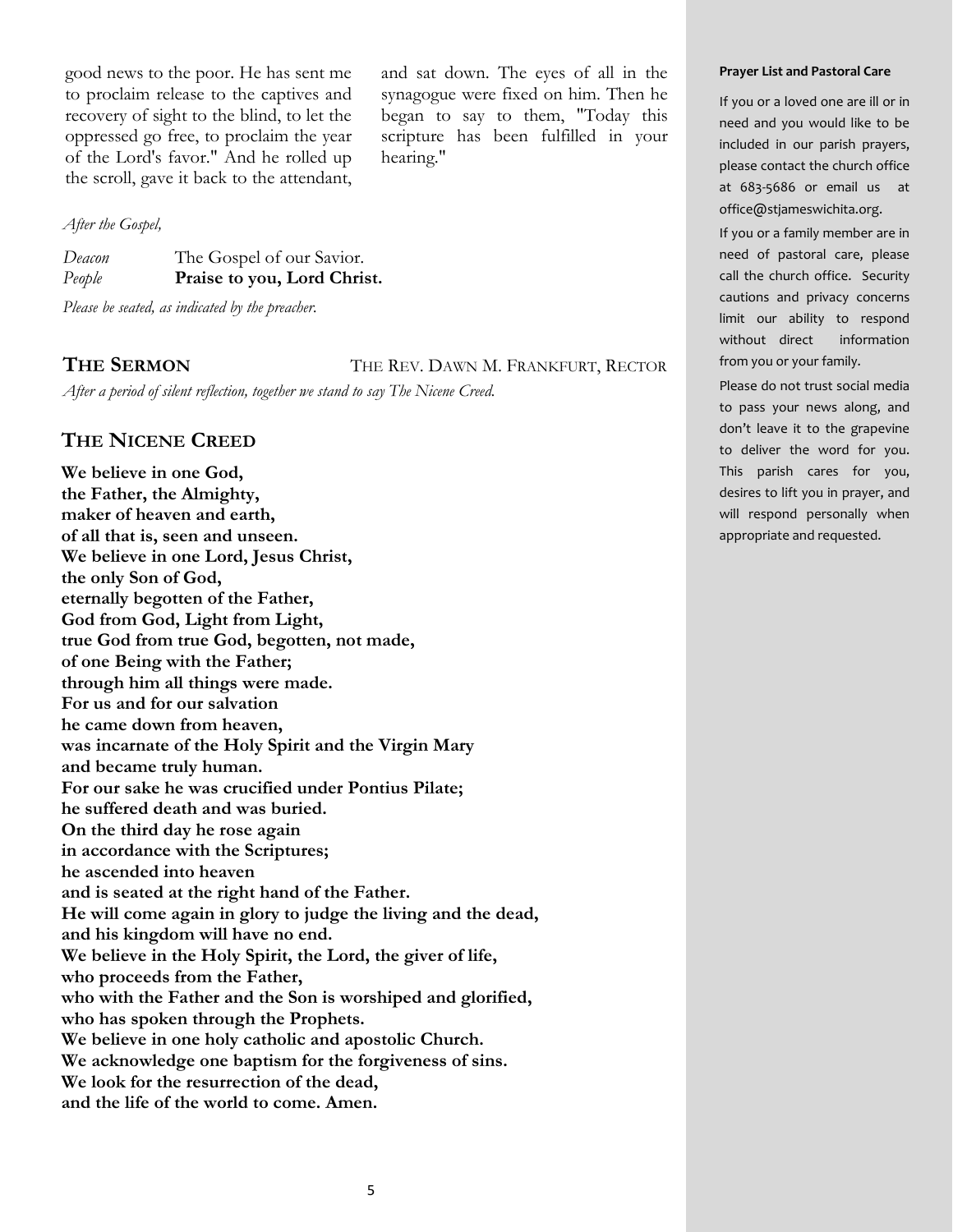## **PRAYERS OF THE PEOPLE** *from Feasting on the Word*

| Reader | God of prophets, apostles, and martyrs; you call us to restore that<br>which is broken and to proclaim your vision of a world made new.<br>Create in us new hearts and strong voices as we pray. |
|--------|--------------------------------------------------------------------------------------------------------------------------------------------------------------------------------------------------|
| People | God, fill us with the power of your Spirit.                                                                                                                                                      |
| Reader | We pray for those who have been anointed or chosen as leaders of<br>people, that they may attend to the voices of their people and be<br>guided by you.                                          |
| People | God, fill us with the power of your Spirit.                                                                                                                                                      |
| Reader | We pray for pastors and teachers of the church, that they may<br>faithfully interpret your Word for others.                                                                                      |
| People | God, fill us with the power of your Spirit.                                                                                                                                                      |
| Reader | We pray for those who are poor and in need of assistance, and for<br>ourselves, that we may open our hearts to their cries for help.                                                             |
| People | God, fill us with the power of your Spirit.                                                                                                                                                      |
| Reader | We pray for those who are the captives of war, victims of violence,<br>and casualties of the pandemic; may we bring them good news both<br>in word and deed.                                     |
| People | God, fill us with the power of your Spirit.                                                                                                                                                      |
| Reader | We pray for those with physical challenges or spiritual struggles;<br>make us agents of healing and hope.                                                                                        |
| People | God, fill us with the power of your Spirit.                                                                                                                                                      |
| Reader | We pray for those who are oppressed by powers beyond their<br>control; give us courage to work to set them free.                                                                                 |
| People | God, fill us with the power of your Spirit.                                                                                                                                                      |
| Reader | God of the Jubilee, make us the body of the risen Christ, united,<br>in all our diversity. Animate us by your Holy Spirit that together we<br>may see your reign on earth as it is in heaven.    |
| People | In Jesus' name we pray. Amen.                                                                                                                                                                    |

#### **Flowers**

Except in penitential seasons (such as Lent) when the austerity of the sanctuary reflects the seasonal themes of introspection, repentance and spiritual pilgrimage, flowers behind the altar are a reminder of God's lavish gifts in the beauty of nature. They also offer members of the congregation opportunity to remember and give thanks for anniversaries and birthdays, the lives of departed family members and friends or other special events. To give flowers for use in worship, please contact the church office.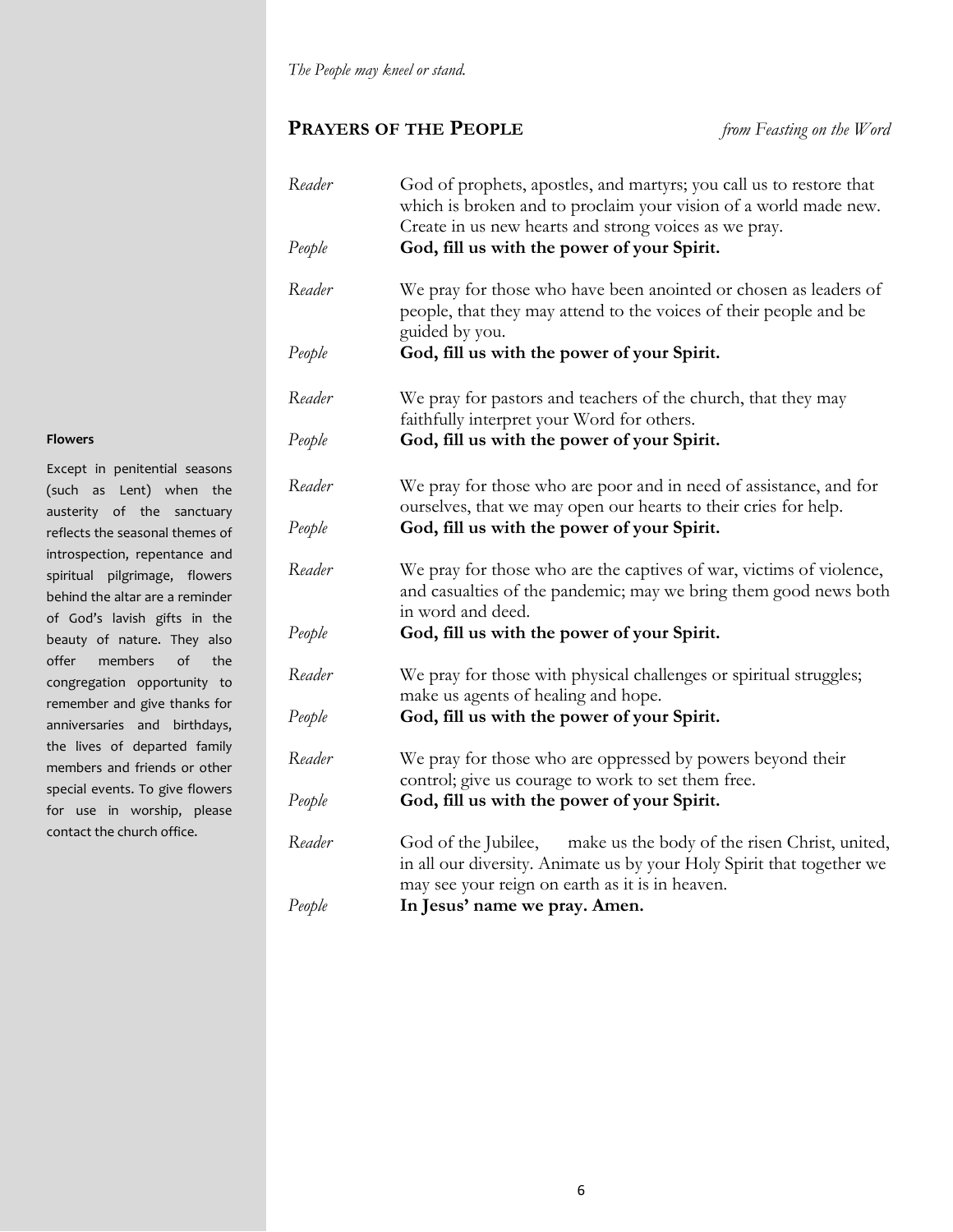## **CONFESSION OF SIN AND ABSOLUTION**

*Deacon* Let us confess our sins against God and our neighbor.

*The People may kneel as a period of silence is observed.*

- *People* **Most merciful God, we confess that we have sinned against you in thought, word, and deed, by what we have done, and by what we have left undone. We have not loved you with our whole heart; we have not loved our neighbors as ourselves. We are truly sorry and we humbly repent. For the sake of your Son Jesus Christ, have mercy on us and forgive us; that we may delight in your will, and walk in your ways, to the glory of your Name. Amen.**
- *Presider* Almighty God have mercy on you, forgive you all your sins through the grace of Jesus Christ, strengthen you in all goodness, and by the power of the Holy Spirit keep you in eternal life. *People* **Amen.**

*Please stand.* 

## **THE PEACE**

| Presider | The peace of Christ be always with you. |
|----------|-----------------------------------------|
| People   | And also with you.                      |

*Please greet each other refraining from physical contact with people outside your household safety bubble.* 

## **ANNOUNCEMENTS**

# **THE HOLY COMMUNION**

## **THE OFFERTORY SENTENCE**

| People   | And, without dissension, for the world Christ came to save.         |
|----------|---------------------------------------------------------------------|
|          | in order to care for one another.                                   |
|          | body of Christ. So we come now to share our gifts and resources     |
| Presider | Each one of us is essential to the life and well-being of the whole |

**MUSIC AT THE OFFERTORY** *Abide O Dearest Jesus* JAMES COE

*Please stand.*

**PRESENTATION MUSIC** *How Wondrous and Great* LYONS

## **THE PRESENTATION**

| Presider | All things come of you, O God.     |
|----------|------------------------------------|
| People   | And of your own have we given you. |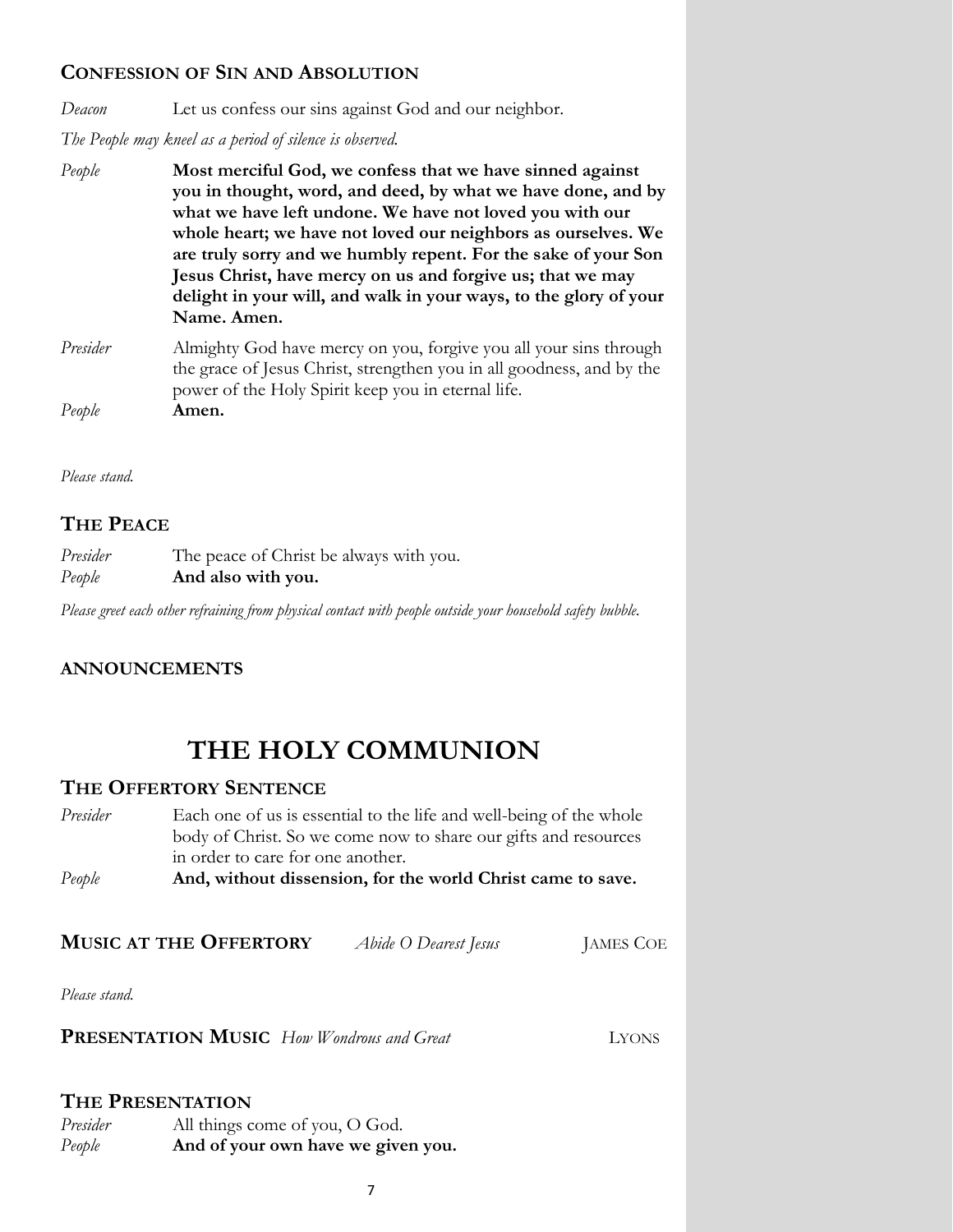## **THE GREAT THANKSGIVING — EUCHARISTIC PRAYER B**

| Presider<br>People             | God be with you.<br>And also with you.                                                                                                                                                                                                                                                                                             |
|--------------------------------|------------------------------------------------------------------------------------------------------------------------------------------------------------------------------------------------------------------------------------------------------------------------------------------------------------------------------------|
| Presider<br>People             | Lift up your hearts.<br>We lift them to the Lord.                                                                                                                                                                                                                                                                                  |
| Presider<br>People             | Let us give thanks to the Lord our God.<br>It is right to give him thanks and praise.                                                                                                                                                                                                                                              |
| Presider                       | It is right, and a good and joyful thing, always and everywhere<br>to give thanks to you, Almighty God, Creator of heaven and<br>earth. Because in the mystery of the Word made flesh, you have<br>caused a new light to shine in your hearts, to give knowledge of<br>your glory in the face of your Son Jesus Christ our Savior. |
| <b>SANCTUS</b>                 | Spoken                                                                                                                                                                                                                                                                                                                             |
| All                            | Holy, holy, holy Lord, God of power and might,<br>heaven and earth are full of your glory.<br>Hosanna in the highest.<br>Blessed is he who comes in the name of the Lord.<br>Hosanna in the highest.                                                                                                                               |
| The People may kneel or stand. |                                                                                                                                                                                                                                                                                                                                    |
| Presider                       | We give thanks to you, O God, for the goodness and love which                                                                                                                                                                                                                                                                      |

All People seeking to know Jesus Christ and the love of God more deeply are invited to receive Communion in the Episcopal Church.

**Holy Communion**

you have made known to us in creation; in the calling of Israel to be your people; in your Word spoken through the prophets; and above all in Jesus Christ, the Word made flesh. For in these last days you sent Jesus to be incarnate from the Virgin Mary, to be the Savior and Redeemer of the world. In Christ, you have delivered us from evil, and made us worthy to stand before you. In Christ, you have brought us out of error into truth, out of sin into righteousness, out of death into life.

On the night before he died for us, our Savior Jesus Christ took bread; and when he had given thanks to you, he broke it, and gave it to his disciples, and said, "Take, eat: This is my Body, which is given for you. Do this for the remembrance of me." After supper Jesus took the cup of wine; and when he had given thanks, he gave it to them, and said, "Drink this, all of you: This is my Blood of the new Covenant, which is shed for you and for many for the forgiveness of sins. Whenever you drink it, do this for the remembrance of me." Therefore, according to his command, O Father,

*All* **We remember Christ's death We proclaim Christ's resurrection We await Christ's coming in glory;**

8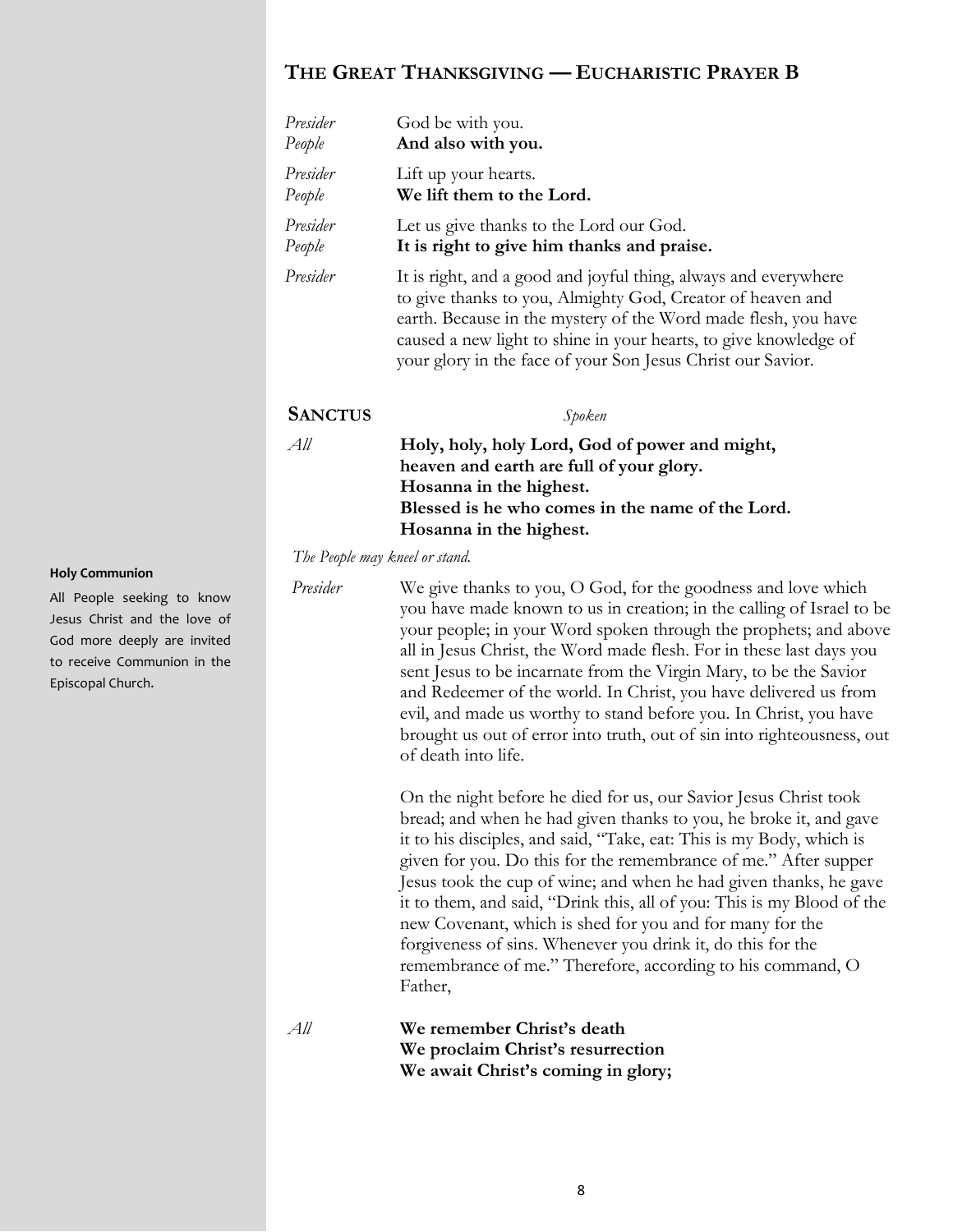*Presider* And we offer our sacrifice of praise and thanksgiving to you, O Savior of all; presenting to you, from your creation, this bread and this wine. We pray you, gracious God, to send your Holy Spirit upon these gifts that they may be the Sacrament of the Body of Christ and his Blood of the new Covenant. Unite us in the sacrifice of Jesus Christ, through whom we are acceptable to you, being sanctified by the Holy Spirit. In the fullness of time, put all things in subjection under your Christ, and bring us to that heavenly country where, with St. James all your saints, we may enter the everlasting heritage of your children; through Jesus Christ our Savior, the firstborn of all creation, the head of the Church, and the author of our salvation. By Christ, and with Christ, and in Christ, in the unity of the Holy Spirit all honor and glory is yours, Almighty God, now and for ever. AMEN.

## **THE LORD'S PRAYER**

*Presider* And now, in the words Savior Christ has offered, we pray: *All* **Our Father, who art in heaven, hallowed be thy Name, thy kingdom come, thy will be done, on earth as it is in heaven. Give us this day our daily bread. And forgive us our trespasses, as we forgive those who trespass against us. And lead us not into temptation, but deliver us from evil. For thine is the kingdom, and the power, and the glory for ever and ever. Amen.**

## **THE BREAKING OF THE BREAD**

*The Presider breaks the consecrated Bread. A period of silence is kept.*

## **THE FRACTION** *Spoken*

*Presider* Alleluia. Christ our Passover is sacrificed for us; *All* **Therefore let us keep the feast. Alleluia.**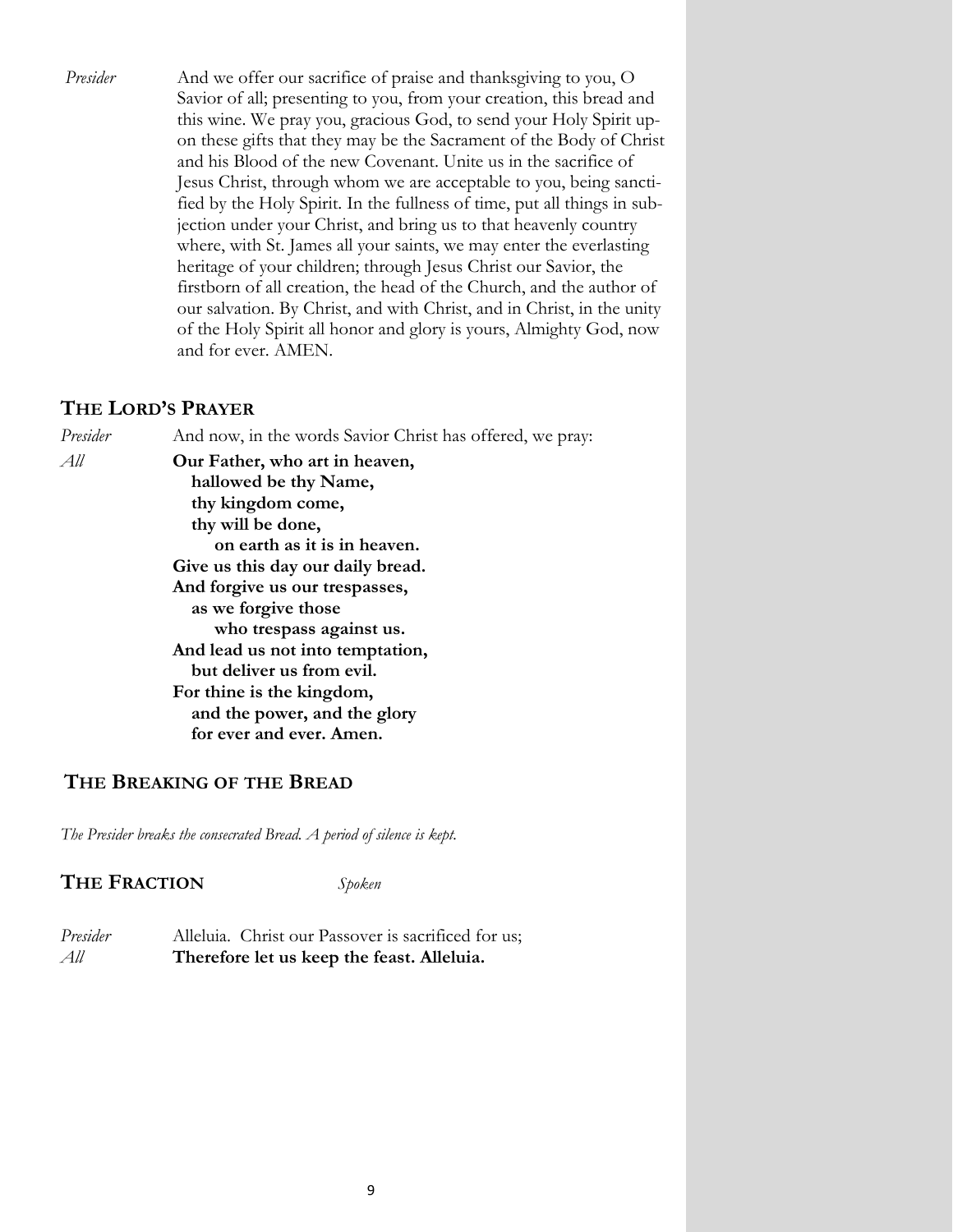## **THE INVITATION TO COMMUNION**

*Facing the people, the Presider says the following Invitation or similar words.*

*Presider* The Gifts of God for the People of God.

*Please be seated.* 

*As you come forward to receive Holy Communion, please maintain your distance from others. Receive the bread in open and outstretched hands. Clergy will do their best to avoid physical contact with you. Glutenfree wafers are available; please make your need known to the minister. If you prefer to receive a blessing instead of the sacrament, please indicate your choice by crossing your hands over your chest.* 

### **MUSIC AT COMMUNION** *Ave Verum* EVERETT TITCOMB

#### **Communion in One Kind**

The doctrine of the Eucharistic affirms the simultaneous presence of Christ's body and blood in each of the Eucharistic elements. It contradicts a narrow identification of Christ's body with the bread and Christ's blood with the wine. This upholds the truth that the fullness of communion is available by receiving either the consecrated bread or wine. The communicant who receives Christ's body and blood in one kind — the bread only — has fully received the sacrament of Holy Communion. At St. James we refrain from sharing the common cup under pandemic conditions.

*At the conclusion of Communion, a moment of silence is observed.*

## **POST COMMUNION PRAYER**

*Presider* Let us pray.

*The People kneel or stand*

*All* **Eternal God, you have graciously accepted us as living members of our Savior Jesus Christ, and you have fed us with spiritual food in the Sacrament of his Body and Blood. Send us now into the world in peace, and grant us strength and courage to love and serve you with gladness and singleness of heart; through Christ our Savior. Amen.** 

## **THE BLESSING**

The blessing of God, the Father, the Son, and the Holy Spirit, be among you and remain with you always. **Amen.**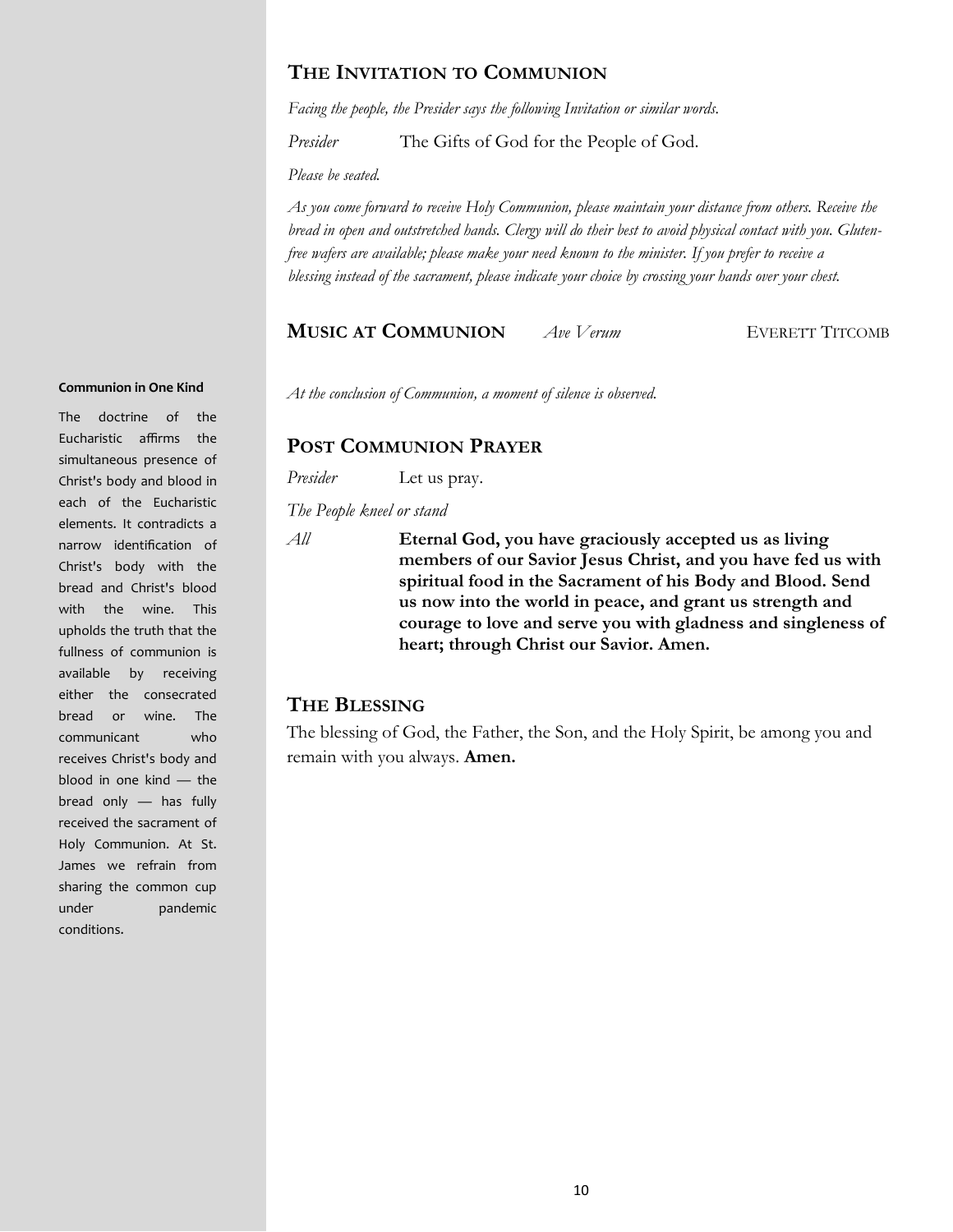*The People stand.* 

| <b>CLOSING MUSIC</b>        |  | O Christ, the Word Incarnate | <b>MUNICH</b>                     |  |
|-----------------------------|--|------------------------------|-----------------------------------|--|
| <b>DISMISSAL</b>            |  |                              |                                   |  |
| People<br>Thanks be to God. |  |                              |                                   |  |
| <b>POSTLUDE</b>             |  | Postlude                     | <b>FRIEDRICH AUGUST REISSIGER</b> |  |

## **SERVICE PARTICIPANTS**

**Preacher and Presider:** The Rev. Dawn M. Frankfurt, Rector **Deacon:** The Rev. Jeff Roper **Acolytes/Crucifers:** Alexis Walter-Fletcher **Lectors:** Joan Bledsoe, Adrienne Edwards, John Robison, LoWaine Robison and Necia Rillema **Ushers:** Woody Swain and Gene Bledsoe **Musician:** Dakota Bennett, organ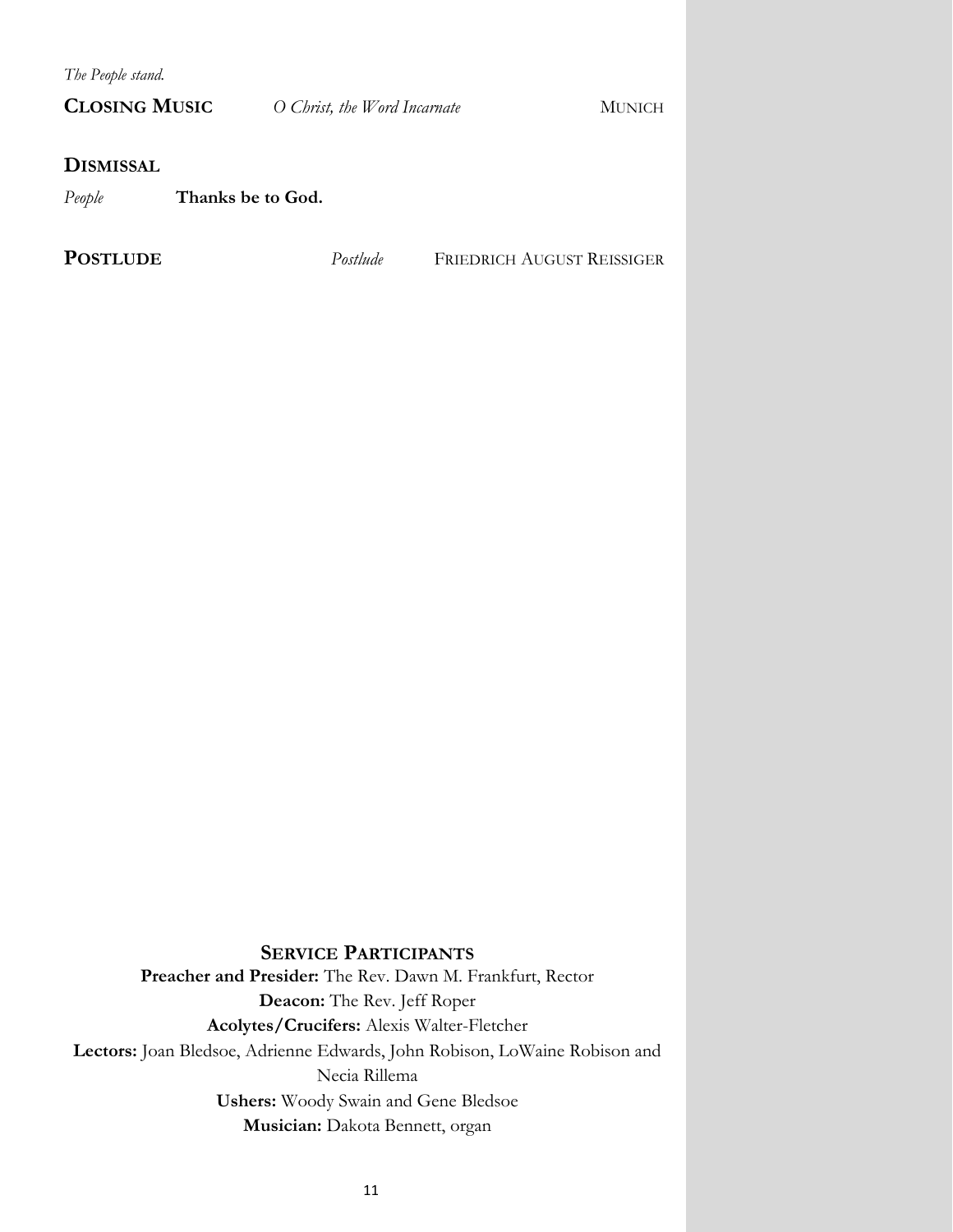## **ANNUAL MEETING**

**Our annual meeting** will be at 10:30 a.m. Sunday, Jan. 23. Our one worship service that day will be at 9:30 a.m. **You must be present in person at the annual meeting to vote for the slate.**

> **SENIOR WARDEN** Paula Skinner

**JUNIOR WARDEN** Danny Blair

### **VESTRY (CHOOSE SIX)**

Richard Bowman Pat Butin Suzanne Laycock Diana Morton Drew Rucker Mary Sloan

#### **ENDOWMENT FUNDS BOARD (CHOOSE FOUR**)

Clay Bastian George Bousfield Erin Compton Kelly Harper Suzi Miner Keith Stevens

#### **DELEGATES TO CONVENTION (CHOOSE SIX)**

Randy Harrison Marilyn Milhon Rick Milhon Joan Moore Necia Rillema Paul Rillema Cheryl Schmeidler

#### **NOMINATING COMMITTEE (CHOOSE FIVE)**

Rob Compton Deb Hager Paula Leeker Susan Picotte Susan Stallings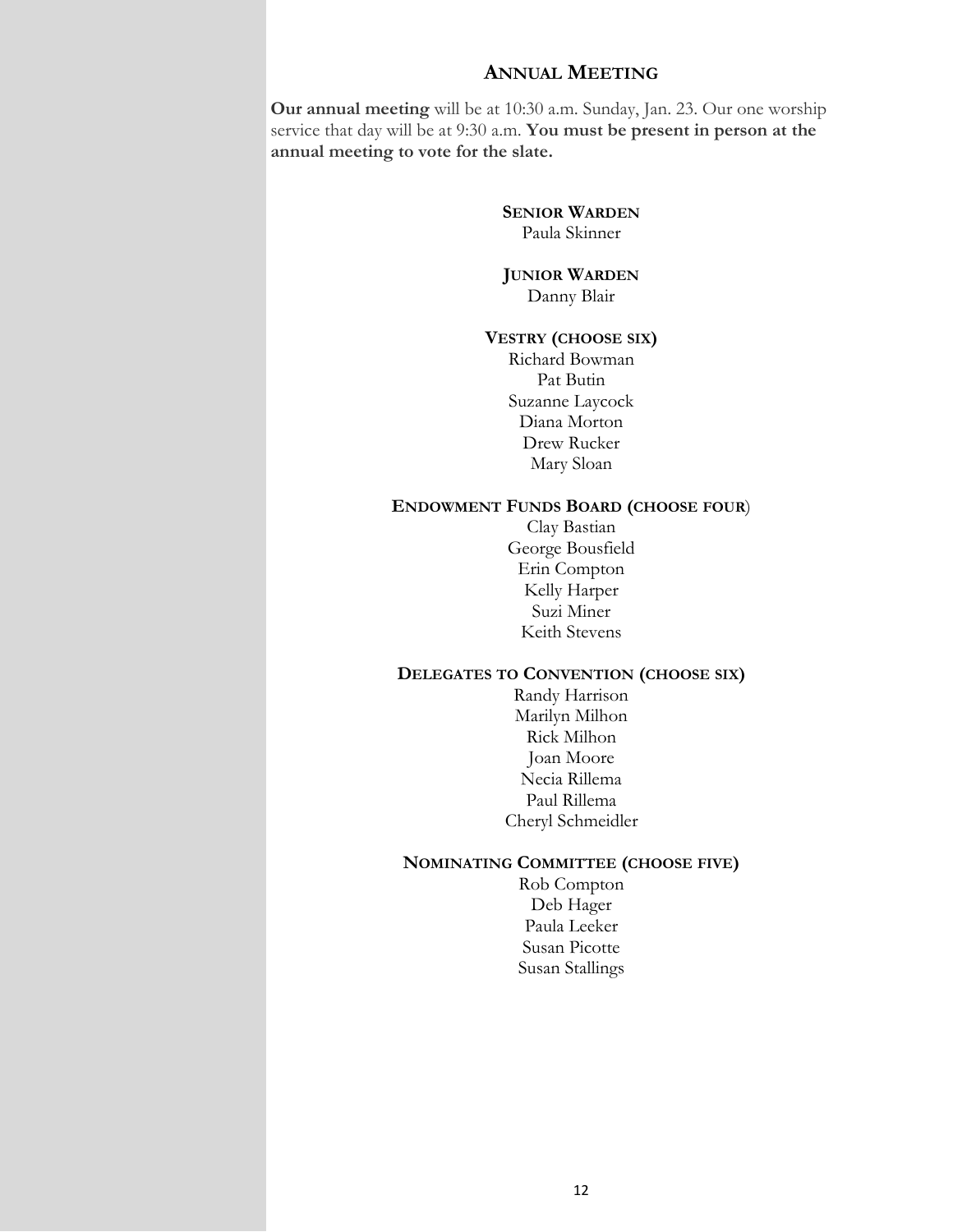

"There are so many things individuals can do to make a difference."

"The moral imperative of these actions for Christians is compelling."

Attendees at 79th General Convention

**HAVE YOU SIGNED UP TO DO YOUR PART AT WWW.SUSTAINISLANDHOME.ORG?**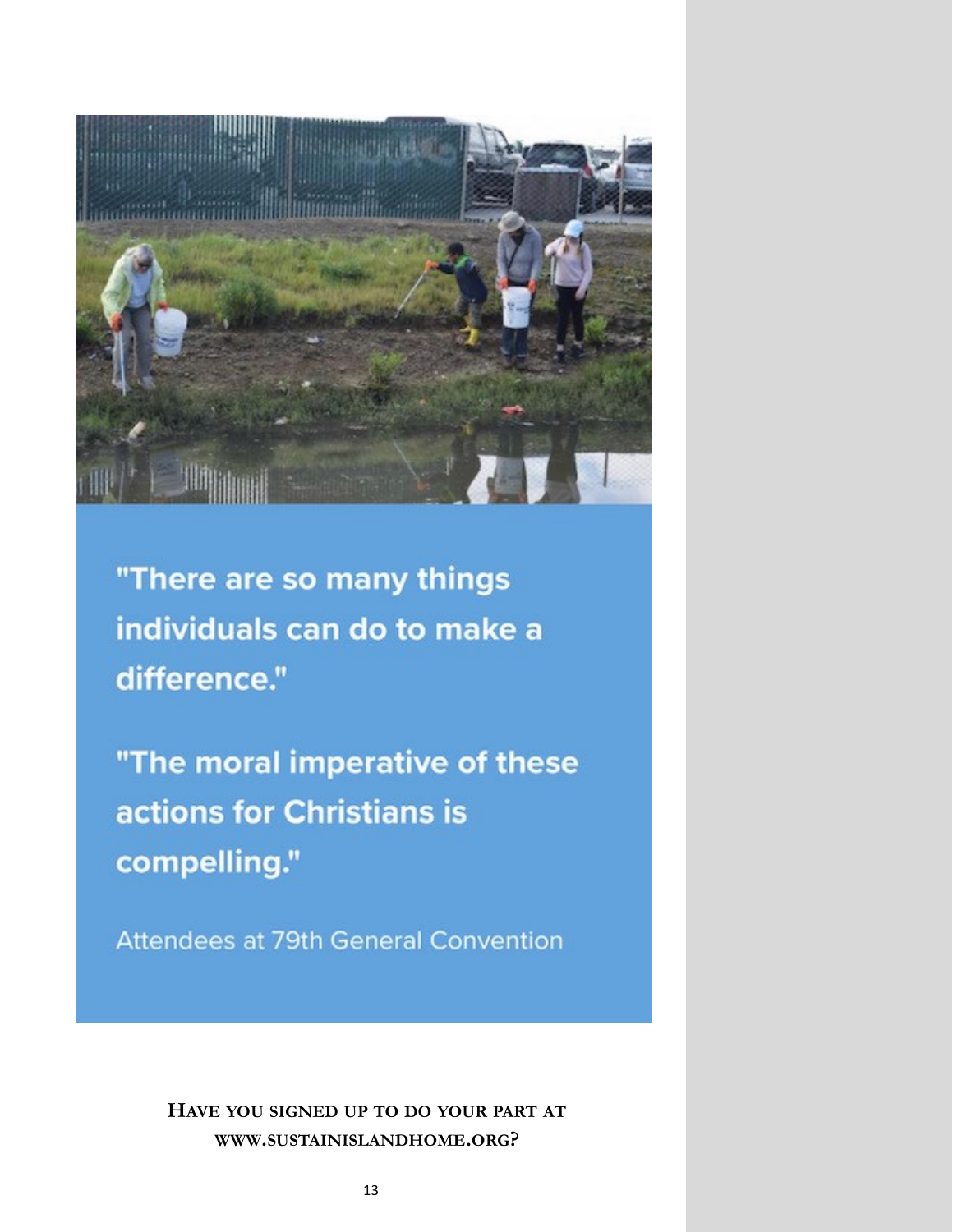#### **ANNOUNCEMENTS**

**[Guild Hall Players](https://r20.rs6.net/tn.jsp?f=001f3vUcpFnllnwPBOBdWi6WYjbzUfQDa_rpu2o1HRIGTr7ruQoLH_NAxK1m35Z80OHjy6DZdyvFgHJFaomXlim5Imd2WHPVA6ksfhdWhy0jXdFsJQ-dNEW1wsjHIeGiLA5IcrPUAwiEcnx2Qtk6UYarudAzccjbQW8ePX4FzZTdTfM7Hb8v97ge5BLKHoTNHoN9GRm3qEGg_I=&c=fp3nXw0Tc-hh45dzjGA_)** auditions for "His Passover," written by our own Phil Speary, are scheduled for 1:30 p.m. to 4 p.m. Saturday, Jan. 22, and Sunday, Jan. 23 in the Guild Hall. Newcomers are welcome.

**Creation Care Update**: Watch a virtual report beginning at 6:30 p.m. Wednesday, Jan. 26, from Bishop Cathleen Bascom and other midwestern Episcopal delegates to the **COP26 World Climate Negotiations**. Topics: What happened at the UN climate conference? What can Christians do? Pre-register for the Zoom meeting by visiting **[https://tinyurl.com/MiddleCOP26](https://r20.rs6.net/tn.jsp?f=001cxvH_7HQ9il0JKsxWrRRHwWEzbxAfBxLnh6CkFt0282wKAAhU5PzvMgF_WStQAbI2yo80n1tEtZZuceEe1aN4Dk-_xWqAA9i8uYzyebbA8ZzUgKpxXIgC7UEspjZBR47qoqLPAGEHPJMRbyhGpMfQnzF4gq-FH3n&c=DlMaGIkspSDnjnTw6nP9rQvuQpeU0Z-VT1idXUZYi-BdkwQXgz-GMg==&ch=L02K)**

**Guild Hall Players** present "Rabbit Hole" by David Lindsay-Abaire from Feb. 3 to Feb. 6. This Pulitzer Prize-winning play is a very engaging look at how a family deals with a great loss. Performances run at 8 p.m. Thursday through Saturday and 7 p.m. Sunday. Reservations can be made through the office. Don't miss this very encouraging play about dealing with challenging times. General admission is \$10, and student tickets are \$10.

**The Annual St. James Oyster Dinner** is scheduled for 5:30 p.m. Tuesday, March 1. Tickets are \$47 and available by calling the church office at 683-5686. The allyou-can-eat dinner will be buffet-style with oysters on the half-shell, breaded and fried oysters, oyster stew and beer and wine on tap. If you have any questions, please call Matthew Carroll at 259-7587.

**The Book Club of St. James and St. Stephens** meets at noon Thursdays by Zoom. New members are welcome. The club is reading "The Ghost Writer" by Robert Harris. The Zoom link is in the eTower and on the parish calendar.

**Gardening work** is planned on the following dates: March 5, March 26, April 9, April 30, May 21, June 4, June 18, July 2, July 16, July 30, Aug. 13, Sept. 24, Oct. 8 and Nov. 19. Volunteers generally meet at 9 a.m. in the spring and 8:30 a.m. in the summer.

**It's not too late to pledge for 2022**. Pledge forms are available at church.

## **WICHITA MINSTER NEWS**

The Rev. Dillon Green is offering **Morning Prayer by Zoom** at 9:30 a.m. Mondays, Tuesdays and Wednesdays. The Zoom link is on the parish calendar.

**YAW (Young Adults Wichita)** is a ministry of the Wichita Minster led by Father Dillon. It includes members from St. James, St. John's, Good Shepherd, and St. Stephen's. We meet weekly, currently Mondays at 6 p.m. (time/dates subject to change). If you know anyone interested in participating, please connect them with Dillon at 256-762-5110 or at [dillongreen7@gmail.com.](mailto:dillongreen7@gmail.com) If you aren't a young adult (18-35) and want to be involved, we are always looking for people to provide meals for the group each week. Instructions are to prepare for six to 10 people. If you're interested in helping out that way, please contact Dillon.

**More information about the Wichita Minster** is available on our website under the "Connect" tab.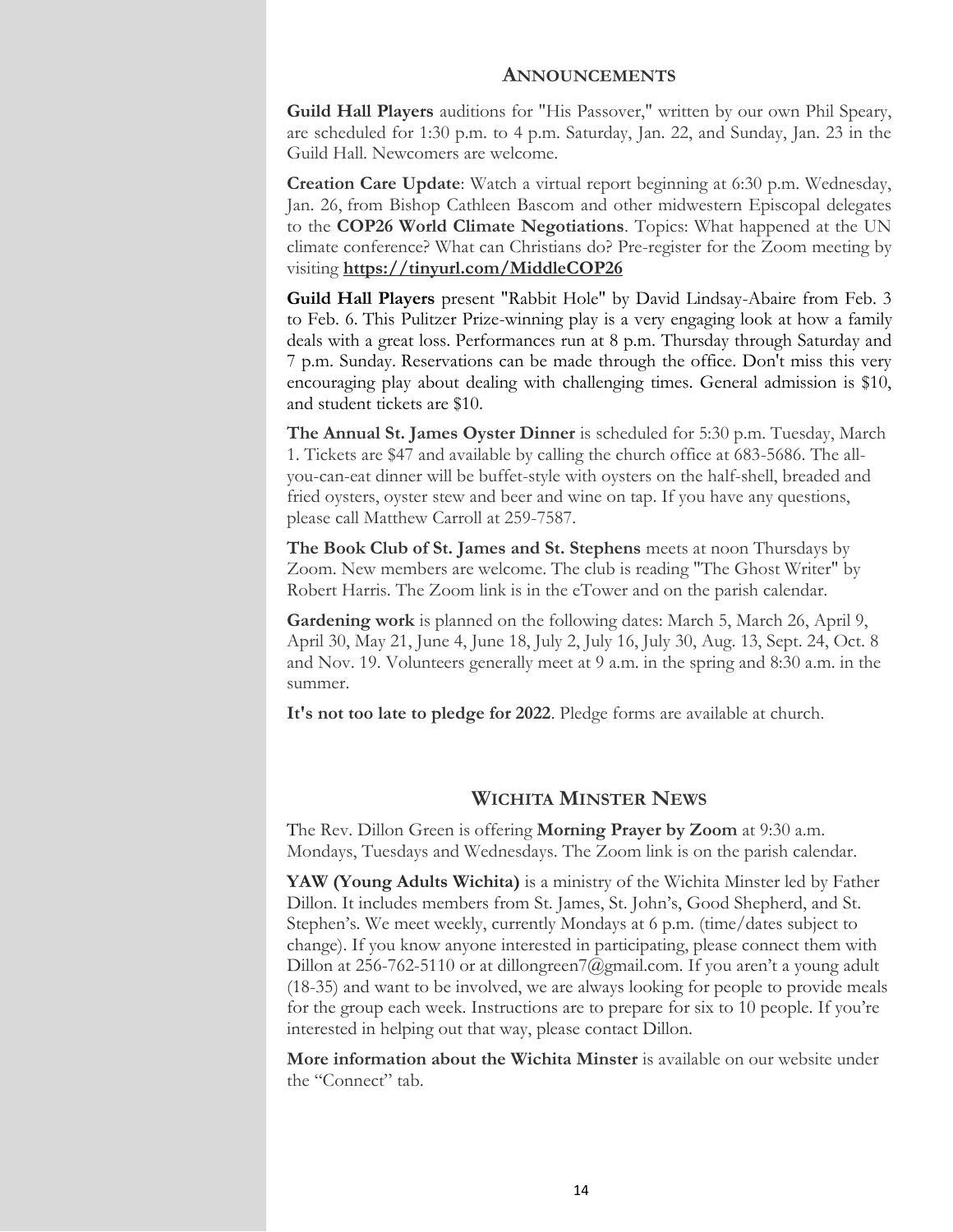## **THIS WEEK AT ST. JAMES**

### **Sunday, Jan. 23**

9:30 a.m. — In-Person Worship Service 10:30 a.m. — Annual Meeting 1:30 p.m. — Guild Hall Players auditions for "His Passover"

### **Monday, Jan. 24**

9:30 a.m. — Online Morning Prayer with Minster Curate Dillon Green 5:30 p.m. — Online contemplative prayer group 6:30 p.m. — Guild Hall Players "Rabbit Hole" rehearsal 7 p.m. — Online graduate EfM

## **Tuesday, Jan. 25**

9:30 a.m. — Online Morning Prayer with Minster Curate Dillon Green 4 p.m. — Outreach Zoom meeting 6:30 p.m. — Guild Hall Players "Rabbit Hole" rehearsal

### **Wednesday, Jan. 26**

9:30 a.m. — Online Morning Prayer with Minster Curate Dillon Green 6 p.m. — High school youth group

6 p.m. — Online evening Bible study 6:30 p.m. —  $EfM$ 6:30 p.m. — Guild Hall Players "Rabbit Hole" rehearsal 7 p.m. — Middle school youth group **Thursday, Jan. 27** 11 a.m. — In-Person Sacred Ground Circles 12 p.m. — The Book Club of St. James and St. Stephens online 6:30 p.m. — Guild Hall Players "Rabbit Hole" rehearsal 7 p.m. — Zoom Sacred Ground Circles **Saturday, Jan. 29** 5:30 p.m. — In-person worship service **Sunday, Jan. 30** 8:30 a.m. — In-person worship service 9:45 a.m. — Adult Forum 10:45 a.m — In-person and online worship service 1:30 p.m. — Guild Hall Players "Rabbit Hole" rehearsal

**Wednesday, Jan. 26 (continued)**

## **PLEASE JOIN US IN PRAYER FOR**

The Anglican Cycle of Prayer: **Hong Kong Shen Kung Hui**

The World Council of Churches cycle of prayer: **The people of Cyprus, Greece and Turkey**

The Kansas Cycle of Prayer: **St. Paul's, Coffeyville**

Those serving in the military: **J. David Anderson-Lusk, Will Corkins** and **Maureen Tanner.**

Those who have died: **Ann Elizabeth Bishop**, **Gretchen Waite, Tom Tadtman**  (brother of Marilyn Taylor), **George Armantrout, Hugh Auchterlonie, Paul Edwards, John Howell, Lorayne King, Richard "Rick" Kuenneth, Beatrice "Bea" Kumberg, Bertha "Ruth" Meyer, Doris Moran,** and **Barbara Ritchie.** 

Those in trouble, sorrow, need, sickness or any other adversity: **Donna, Jake** and **Susan G., Tim** (brother of Tom Timmons), **Emily** (daughter of Woody Swain), **Dan C.** (son-in-law of the late Joan McRae and brother-in-law of the late Marsha McRae Bacon), **Katy** (daughter of Jerry Malone)**, Luree, Barry, Nancy, Matt, Angee, Dylan**, **Glenna, Greg W., Pat, Marilyn, Sue, Pam, Danny, Jim T., Sage, Gary, Helen, Jean, Marge, Dal, Jayne, Betty, Gus, Bob, Joe, Judy, Joy, Joan, Rick** (friend of Deb Gruver's), **all people with COVID-19**, and **all health care workers**.